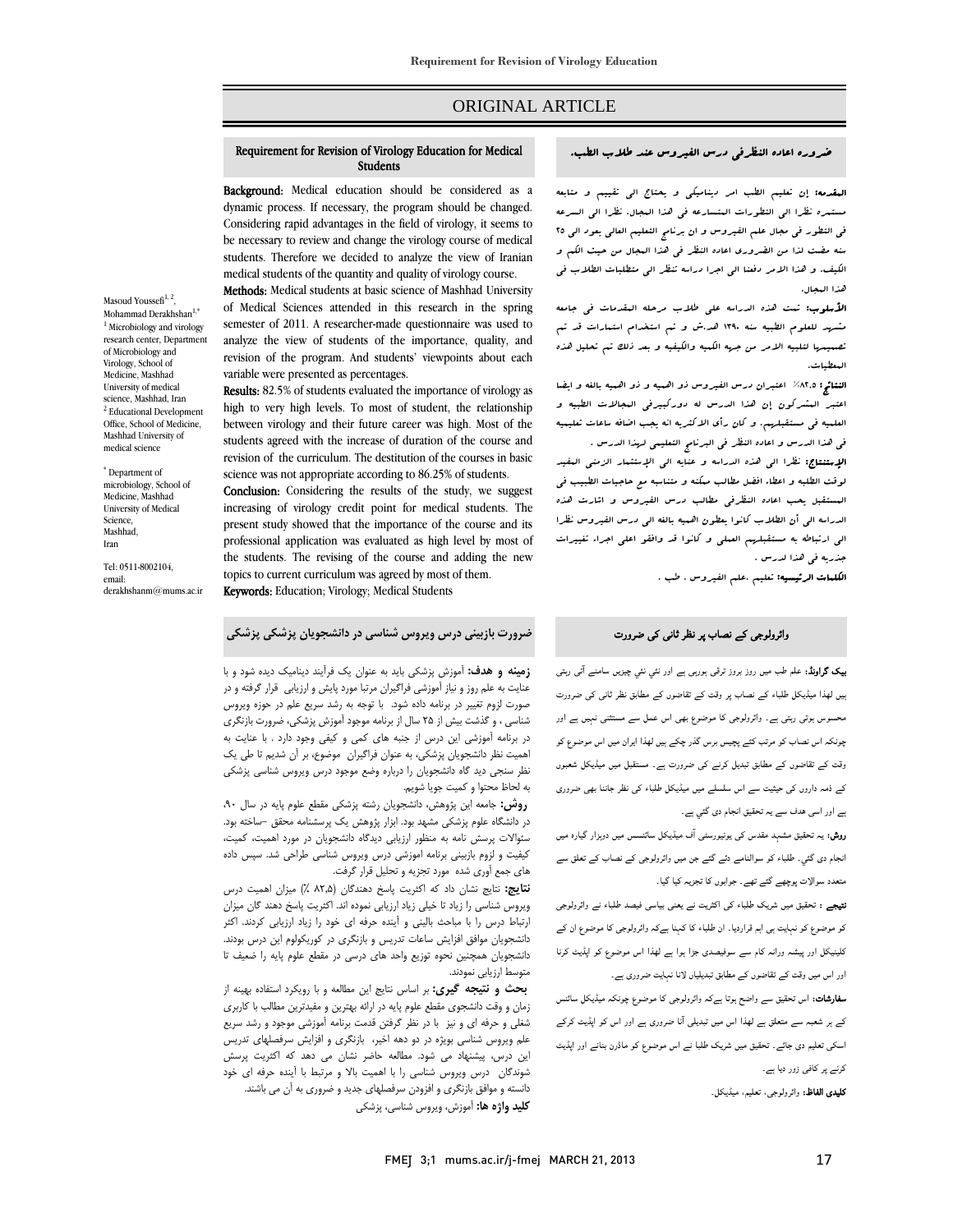$\overline{a}$  $\overline{a}$ 

# **INTRODUCTION**

 Medical education should be seen as a dynamic process and must be regularly monitored, evaluated, and changed if various countries, based on detailed studies are being conducted continuously  $(4-7)$ . These revisions usually take place with regards to specific problem of the area, for example, infectious diseases, in African medical schools are taught with higher volumes than European medical schools<br>due to more infectious diseases in Africa needed (1-3). Changes in medical training programs in due to more infectious diseases in Africa.

 The science of virology plays a critical role in maintaining and promoting health and preventing disease. The incidence of major viral epidemics in recent decades has high- lightened the importance of this knowledge.

 Increasing and widespread impact of virology on public health indicates that health care workers have sufficient knowledge in this field. Therefore according to the medical institutions are required to provide enough knowledge of universities mission to preserve and promote health, these this field for their students.

 In many medical curriculum programs virology is still a little part of microbiology education and many medical schools Traditionally the main part of such courses is bacteriology and in many cases virology education to medical students is neglected. Lack of educated virologists to teach medical students is another problem of many medical schools which offer the program within a microbiology course. may result in insufficient virology education.

 Here at Mashhad University of Medical Sciences we are currently training virology to medical students on the basis of general medical curriculum which has been implemented for more than two decades. In this program students should the program some topics of virology is put into the curriculum. The program seems to be insufficient in terms of content. For example, HIV is absent in the program while we try to teach it in a very limited time. This is true in many which have a high mortality and therefore high clinical importance. The paradox is that if the lecturer tries to pass virology course in a single university credit point. In other viral pathogens such as viral hemorrhagic fevers cover such unpredicted issues, lack of planned time remains an unsolved problem.

 In general, medical education should be planned based on professionalism, namely the curriculum should be know is of more importance and considered as higher established in a way in which whatever a doctor needs to priority(8-10).

 Based on our current medical education, graduates will not become familiar with many human viral pathogens which occupational exposure to potentially fatal viral infections such as viral hemorrhagic fevers, while teaching these topics is absent in their current curriculum. Considering rapid qualitative and quantitative aspects seems to be worthy and considerable. Meanwhile doctors also have a role in educating the community. In the lack of enough knowledge, are absolutely essential for physicians. Doctors are at risk of growth in the field of virology, revision of the curriculum in playing this role would also be disrupted.

playing this role would also be disrupted.<br>The current study was designed and conducted to investigate the viewpoints of medical students about the current situation of virology training in terms of content and quantity.

٦

## **METHODS**

 This cross - sectional study was designed and conducted in spring semester of 2011 to evaluate medical students' views about the current virology education in our medical school. The study sample included 80 students from basic science We used a questionnaire created based on Likert's scales. The validity of the questionnaire was reviewed and approved by experts and the reliability was confirmed by calculating the Gronbach s alpha (85%). The questions were<br>designed to assess students' views about the importance of this topic, fulfilling educational requirements, the clinical relevance, professional applications of the course and future needs to review the program. Student views about any variables were ineasured from very ingn to low<br>according to Likert's spectrum of rating.Thereafter student responses to each item were calculated as percentages and of Mashhad medical school who were selected purposively. calculating the Cronbach's alpha (85%). The questions were any variables were measured from very high to low were demonstrated in table.

| Table 1: The perspectives of medical students about virology course |                                          |                                            |                             |                         |                 |
|---------------------------------------------------------------------|------------------------------------------|--------------------------------------------|-----------------------------|-------------------------|-----------------|
|                                                                     | Very high<br>$n\left(\frac{0}{0}\right)$ | <b>High</b><br>$n\left(\frac{0}{0}\right)$ | Moderate<br>$n\binom{0}{0}$ | Low<br>$\mathbf{n}(\%)$ | <b>Very low</b> |
| Importance of virology                                              | 20(25)                                   | 46(57.5)                                   | 14(17.5)                    | $\Omega$                |                 |
| Fulfilling educational needs                                        | 7(8.75)                                  | 33(41.25)                                  | 39(48.75)                   | 1(1.25)                 |                 |
| Relation to clinical issues                                         | 19(23.75)                                | 46(57.5)                                   | 14(17.5)                    | 1(1.25)                 |                 |
| Relation to professional future                                     | 23(28.75)                                | 41(51.25)                                  | 14(17.5)                    | 2(2.5)                  |                 |
| Agree with revising of curriculum                                   | 22(27.5)                                 | 33(41.25)                                  | 23(28.75)                   | 2(2.5)                  |                 |
| Agree with increasing of credit point                               | 23(28.75)                                | 28(35)                                     | 16(20)                      | 13(16.25)               |                 |
| Distribution of basic sciences credits                              | 5(6.25)                                  | 6(7.5)                                     | 41(51.25)                   | 28(35)                  |                 |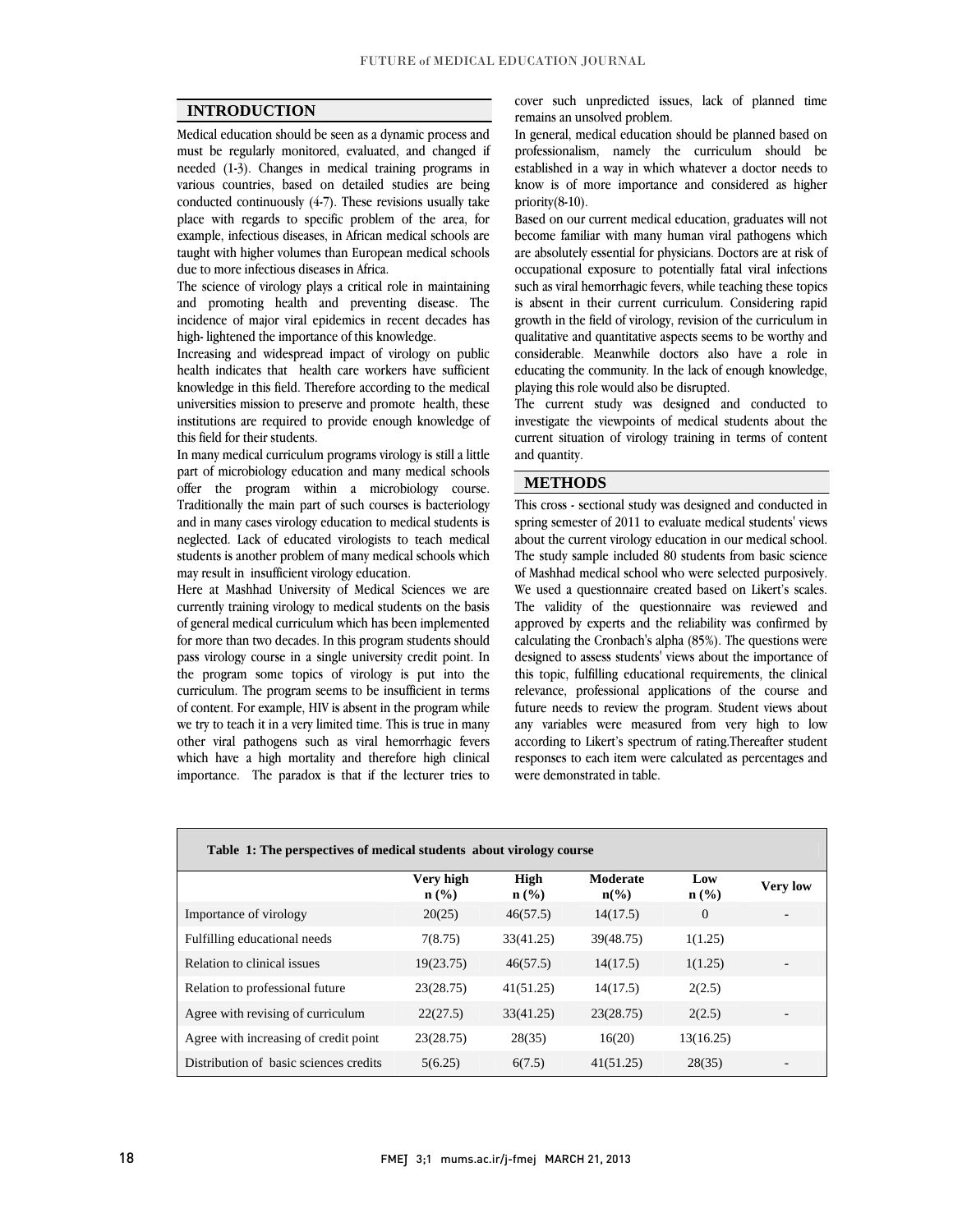$\overline{a}$  $\overline{a}$ 

### **RESULTS**

 The results are shown in Table 1. As indicated in the table, the majority of respondents (82.5%) have evaluated the miportance of virology as ingit to very ingit levels. The<br>majority of respondents assessed clinical relevance and relationship of virology to their future career as high to very high (81.25 and 80%, respectively). 68.75% of students believed the course should be revised and 63.75% of the the current one credit point. According to the majority of students (86.25%), the distribution of credit points in basic importance of virology as high to very high levels. The students stated the virology education should be more than science education was moderate to weak.

### **DISCUSSION**

 Lack of training may lead to lower virology diagnostic skills of physicians. This can be associated with adverse outcomes such as unnecessary use of diagnostic procedures antibiotics used in the treatment of viral infections (economic and physical damage), delays in treatment and prevention, occupational risks for doctors, and finally the loss of the role of medical education in the community. and this highlights the economic importance of such (economic burden), unnecessary use of drugs such as Viral illnesses involve a broad range of medical specialties diseases.

 The majority of respondents believed that the course is related to their future career and stated reviewing and High percentage of students (86.5%) evaluated the arrangement of basic science program as moderate to weak. This requires further study and consideration of medical education experts. Although faculty members play a curriculum itself also should be designed in a perfect way.The current virology program has some insufficiencies, for example in General Virology some topics such as epidemiology, pathogenesis, the body's defense against are not listed in the program and these topics need to be added. Further evaluation of the systematic virology (viral addition of new essential topics to the course is necessary. considerable role in the process of education( 11), the viruses, chemical and physical effects on viruses and prions families) also makes it clear that the program needs to be

 completely revised. Viruses such as parvovirus B19, human papillomavirus (HPV), HIV, HTLV-1, rotavirus, Norwalk, SARS, viral hemorrhagic fevers and viral encephalitis should be added to the curriculum although some lecturers try to their established and permanent position in medical cover very briefly the topics but these topics should find education.

 Virology is one of the first courses that combines basic sciences with clinical applications during medical education. It has been shown that such early clinical exposures improves<br>the medical students' interest in the field of study(12) the medical students' interest in the field of study(12).

 Revising the program and adding new topics do not mean to increase the length of medical education period. But it is to rearrange issues according to their priority for a general<br>medical education program. Considering the importance of the topics, program should be rearranged in a way that issues which are necessary for a general practitioner, are in priority. Such revisions should be in line with the teaching or applied basic sciences to incuital students. Considering<br>the high volume of science which is produced, one should select the necessary parts for medical students training. This means some unessential topics in basic science education should be replaced by new important ones. Such revisions will improve the quality of education and educational<br>standards at microbiology and virology departments (13) to rearrange issues according to their priority for a general of applied basic sciences to medical students. Considering standards at microbiology and virology departments (13)

Applied and practical training in basic science has been emphasized by the researchers in the field of medical education (14-17). Practical applications of the topics presented in basic science education are also important<br>from the perspective of medical students as learners (18) from the perspective of medical students as learners (18).

 In this study, students assessed virology as a practical and applied course with high relevance to their future clinical career as practitioners, although greater number of including the views of virology lecturers from different participants preferably from other universities and faculties might have strengthened the study.

 Bed on the data presented in this study, we suggest to education for medical students in the medical sciences universities. It will be a curriculum which is responsive to the needs of the community, the approach which should be consider changes in the quantity and quality of virology considered in any revision of medical programs (19-20).

#### **REFERENCES**

| 1. Ludmerer KM. The history of calls for       | reform: The Asian experience. Acad Med       | lite: Medical education at a crossroad. J    |
|------------------------------------------------|----------------------------------------------|----------------------------------------------|
| reform in graduate medical education and       | 2009; 84(9): 1313-7.                         | Gen Intern Med 2009; 24(11): 1255-8.         |
| why we are still waiting for the right kind of | Rao RH. Perspectives in medical<br>6.        | 10. Finnerty EP, Chauvin S, Bonaminio G,     |
| change. Acad Med 2012; 87(1): 34-40.           | education. 3. Reforming medical education    | Andrews M. Carroll RG. Pangaro LN.           |
| 2. Irby D, Educating physicians for the        | to change healthcare practice in Japan.      | Flexner revisited: The role and value of the |
| future: Carnegie's calls for reform. Med       | Keio J Med 2006; 55(4): 141-8.               | basic sciences in medical education. Acad    |
| Teach. 2011; 33(7): 547-50.                    | 7. Al-Gindan YM, Al-Sulaiman AA, Al-         | Med 2010; 85(2): 349-55.                     |
| 3. Sales CS, Schlaff AL. Reforming             | Faraidy A. Undergraduate curriculum reform   | 11. Akbari Lakeh M, Karimi Moonaghi H,       |
| medical education: A review and synthesis      | in Saudi medical schools. Which direction to | Makarem A, Esmaily H, Ebrahimi M,            |
| of five critiques of medical practice. Soc Sci | go? Saudi Med J 2000; 21(4): 324-6.          | Ashoori A. Medical faculty members'          |
| Med 2010; 70(11): 1665-8.                      | Brass EP. Basic biomedical sciences<br>8.    | teaching competencies and factors            |
| 4. Nath NC, Bhadra UK.<br>Medical              | and the future of medical education:         | affecting it. Future of medical education    |
| education reform in India problems and         | implications for internal medicine. J Gen    | journal 2012; 2(3): 7-10.                    |
| prospects. J Indian Med Assoc 2011; 109(3):    | Intern Med 2009; 24(11): 1251-4.             | 12. Jafarzadeh Esfehani R. Kamranian         |
| 156-7.                                         | Fincher RM, Wallach PM, Richardson<br>9.     | H. Jafarzadeh Esfehani A. Rezaei Kalat A.    |
| 5. Lam TP, Lam YY. Medical education           | WS. Basic science right, not basic science   | Mahmudi Gharai A, Jalal Yazdi M. Effect      |

Ī

٦